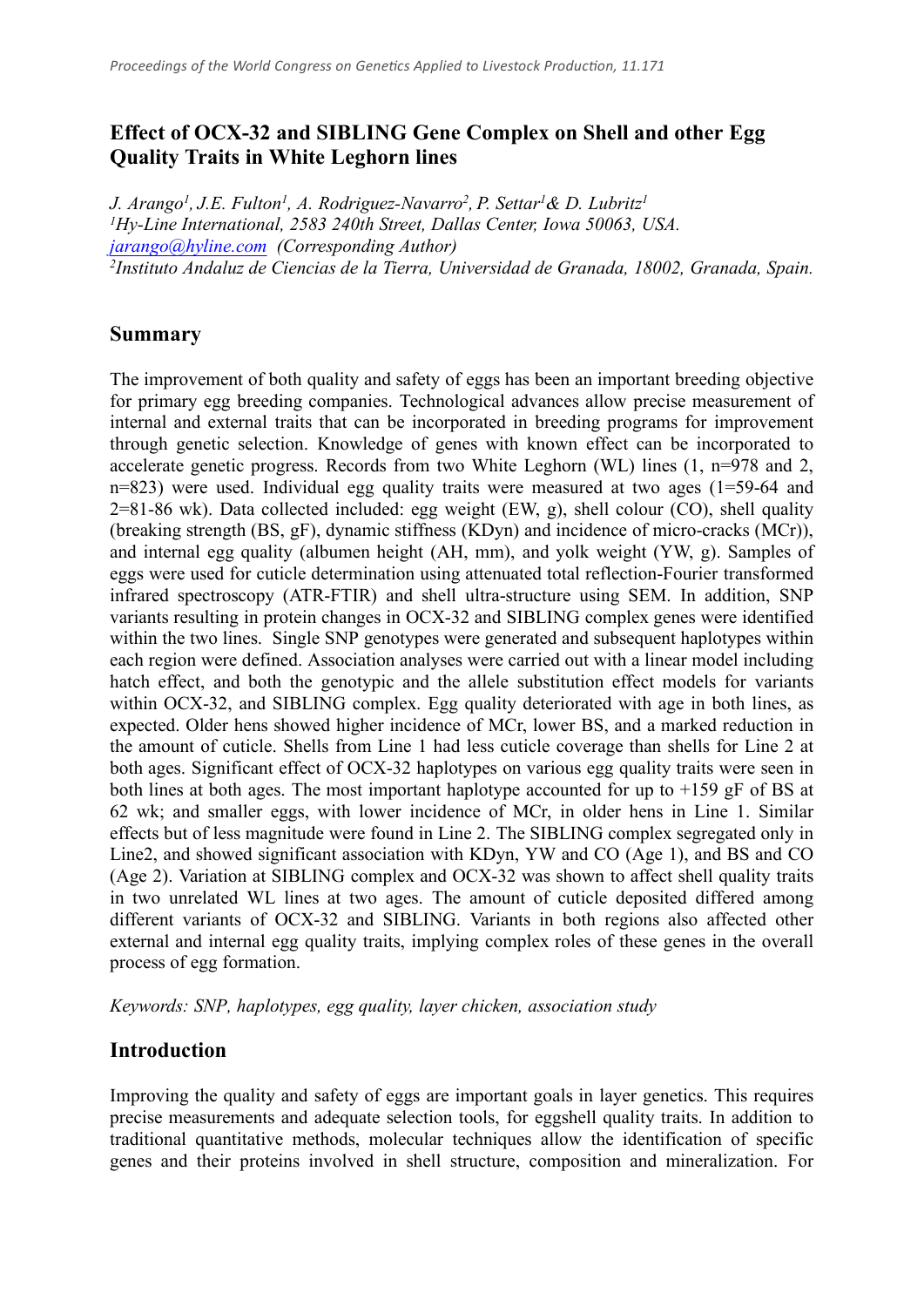example the role of the ovocalyxin-32 (OCX-32) gene and of the small integrin-binding ligand N-linked glyco-proteins (SIBLING) gene complex, which plays key roles in bone mineralization and bone remodelling (Staines et al., 2012) can be explored. The SIBLING's equivalent region of the chicken genome identifies a cluster containing four of these genes, whose expression has been found within the oviduct. This suggests significant involvement of this gene complex in eggshell formation. Variants of OCX-32 and SIBLING have been shown to be associated with shell quality traits. The SIBLING gene cluster found on chromosome 4, contains a high proportion of QTL influencing egg weight and relative size of various egg components.

The objective of this study was to establish associations between gene variants at the OCX-32 and SIBLING gene cluster with egg quality traits, particularly shell quality, using data from two unrelated White Leghorn lines.

## **Material and methods**

Records from two White Leghorn lines from a single generation were used. Traits were measured at two ages: 62 (59-64) and 84 (81-86) weeks, and included: egg weight (EW, g), eggshell color (CO, index combining L\*a\*b parameters of the Konica Minolta Chromameter® system), and shell quality: breaking strength (gF, taken at the egg's equator (62 wk) and poles (84 wk), using the Futura FEST device; and Acoustic Egg Test (AET, both ages) to measure dynamic stiffness (KDyn) and incidence of micro-cracks using the Columbus apparatus (Octinion, Belgium). Internal egg quality traits included albumen height (AH, mm), and yolk weight (YW, g). Sub-samples of eggs (n= 175 and 304 for Lines 1 and 2, respectively) at both ages were used for cuticle determination using attenuated total reflection-Fourier transformed infrared spectroscopy (ATR-FTIR) and shell ultra-structure using scanning electronic microscopy (SEM) (Rodriguez-Navarro et al., 2013). SNP variants resulting in protein changes in OCX-32 and SIBLING complex genes were identified within the two lines. Single SNP genotypes were generated and subsequent haplotypes within each region were defined. For the SIBLING complex, haplotypes were determined within 3 genes (OPN, OC116 and IBSP); one SNP per gene, then grouped for the three genes to define SIBLING haplotypes.

Association analyses were carried out with a linear model including hatch effect, and both the genotypic and the allele substitution effect models for variants within OCX-32, and SIBLING complex.

#### **Results and discussion**

For Line 1, two haplotypes were found at OCX-32: H02 (freq =  $0.76$ ) and H07 (freq =  $0.24$ ). There was little segregation for the SIBLING gene cluster, so no haplotypes were defined. For Line 2, two haplotypes for OCX-32 were found, H05a (freq=  $0.32$ ) and H07 (freq = 0.68); while, there were multiple SIBLING haplotypes; but, two were at high enough frequency for analysis (Hap  $111= 0.59$ ) and Hap HHH= 0.39). Hap HHH is heterozygous for different proteins for all 3 genes within the SIBLING complex.

Egg quality deteriorated with age in both lines, as expected. Older hens (81 to 86 weeks) showed a higher incidence of micro-cracks, and lower breaking strength values (although the direction of the BS measurement differed with age). The dynamic stiffness values didn't differ between ages, in part due to the effect of egg size. There were also higher colour index values, higher grey spot scores and lower albumen height values in eggs from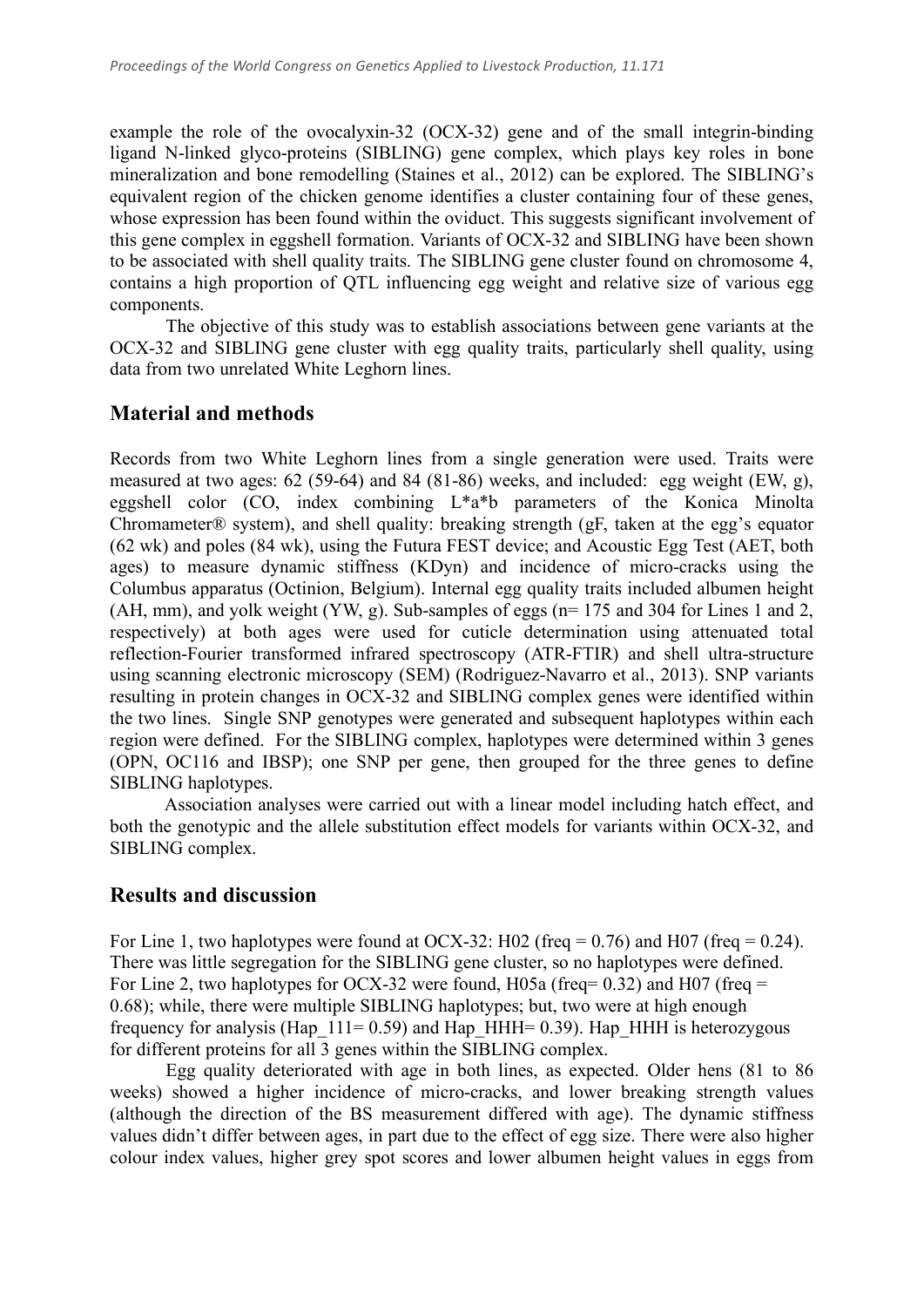older hens. A marked reduction in the amount of cuticle was observed in older hens. This was confirmed by a decreased of the ATR-FTRI signals associated with the cuticle components (amides, polysaccharides and lipids), and increased signals for carbonates. In general, eggs from Line 2 eggs had better shell ultra-structure, thicker shells, and greater cuticle coverage than those from Line 1 at both ages.

Significant effect of OCX-32 haplotypes on various egg quality traits were seen in Line 1 at both ages as summarized in Tables 1 and 2. The most important effect was for breaking strength, in favour of haplotype H07, which accounted for  $+159$  gF in the equator (Age 1) and  $+146$  gF at the poles (Age 2), per copy. This haplotype also produced smaller eggs, which had lower incidence of micro-cracks, especially in older hens. For Line 2, a significant effect of OCX-32 haplotypes and various egg quality traits were seen at both ages as summarized in Tables 1 and 2. The most important effect was for breaking strength. In this line, haplotype H05a showed better BS than H07. Homozygotes for the H05a haplotype had shells 98 gF stronger at the equator (Age 1) and 21 gF at the poles (Age 2) than heterozygotes with the H05a haplotype. This haplotype also was associated with smaller eggs and better albumen height at both ages. Associations at the SIBLING complex were significant for KDyn, shell colour and yolk weight at Age 1, and for breaking strength and micro-crack at Age 2. Hap HHH had shells 61 and 203 gF stronger than Hap 111 at Ages 1 and 2.

| Line | Egg     | Micro-crack, Kdyn, |     | <b>Breaking</b> | Albumen    | <b>Shell</b> | Yolk      |
|------|---------|--------------------|-----|-----------------|------------|--------------|-----------|
|      | weight, | $\frac{0}{0}$      | N/m | strength        | height, mm | color        | weight, g |
|      | g       |                    |     | (equator), $gF$ |            | index        |           |
|      | $***$   | ∗                  | ns  | ***             | **         | ***          | **        |
|      | ***     | na                 | *   | **              | ***        | **           | ***       |

| <sup>1</sup> ***: P<0.0001; **: P<0.01; *: P<0.05; §: P<0.10; ns, P>0.10 |  |  |  |  |
|--------------------------------------------------------------------------|--|--|--|--|
|--------------------------------------------------------------------------|--|--|--|--|

| Table 2. OCX-32 associations with egg quality traits by line at age $2$ (84 wk). |  |  |  |
|----------------------------------------------------------------------------------|--|--|--|
|----------------------------------------------------------------------------------|--|--|--|

| Line | Egg<br>weight,<br>g | Micro-crack, Kdyn,<br>$\frac{0}{0}$ | N/m | <b>Breaking</b><br>strength<br>$(poles)$ , gF | Albumen<br>height, mm | Shell color<br>index |
|------|---------------------|-------------------------------------|-----|-----------------------------------------------|-----------------------|----------------------|
|      | ***                 | ***                                 | *** | ***                                           | ***                   | ***                  |
|      | **                  | ns                                  | ns  | **                                            | ***                   | ***                  |

In avian species, expression of the SIBLING complex genes has been found within the oviduct suggesting roles of these proteins in eggshell formation (Hincke et al., 1999; Rose and Hincke, 2009; Miksik et al., 2007). Variation within these genes has been associated with numerous shell quality traits including shell thickness, shell elasticity and stiffness (Dunn et al., 2008). In the chicken, this gene cluster is found on chromosome 4, which contains a high proportion of QTL influencing egg weight and relative size of various egg components (Wolc and Fulton, 2017). These multiple sources of information suggest that variation within the cluster of SIBLING genes is involved in variation in various shell quality traits. This was confirmed herein in Line 2, for dynamic stiffness at both ages; and in older hens for micro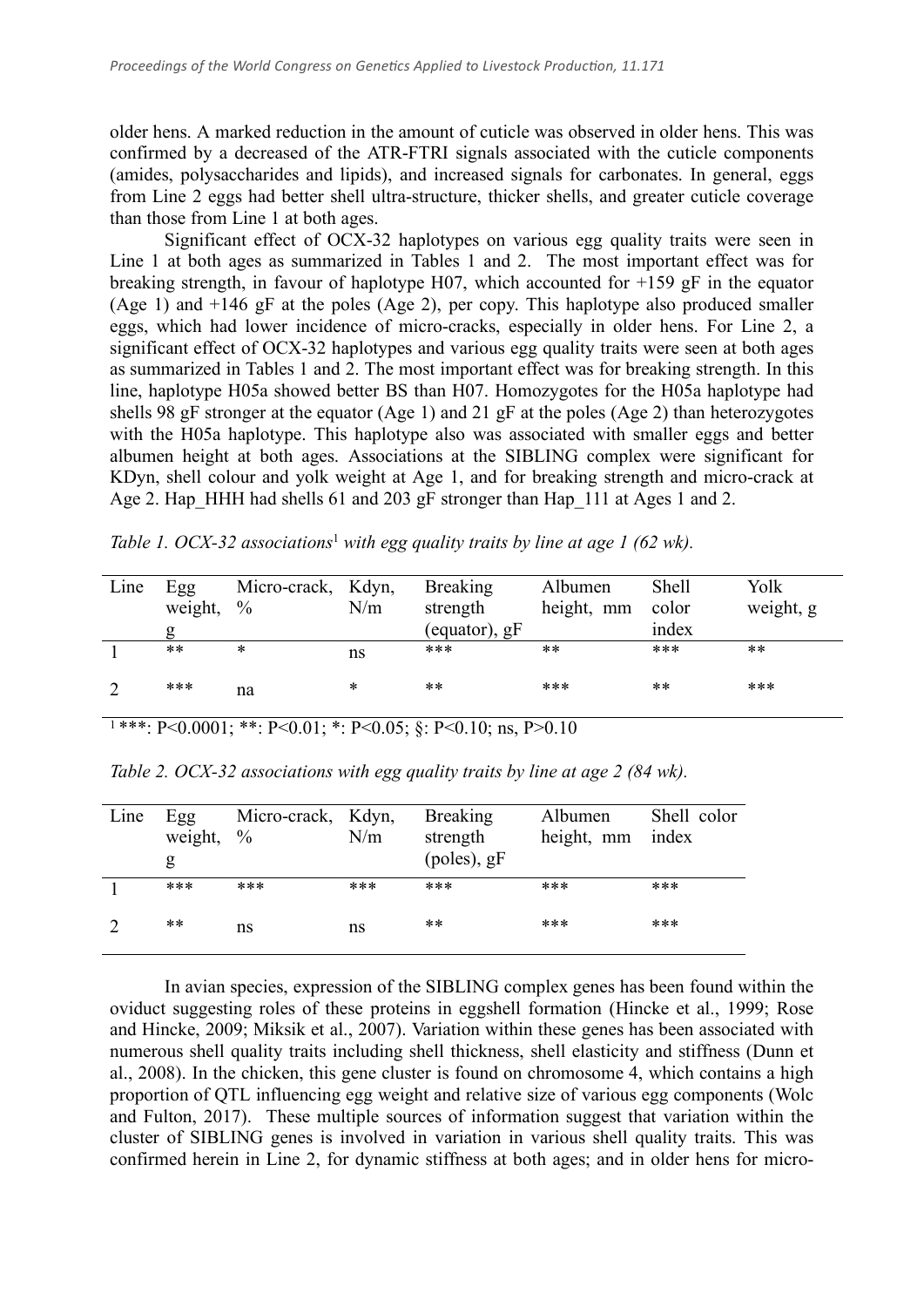crack detection and breaking strength at the poles. Variants within OCX-32 were previously associated with egg quality traits in a study with multiple lines of layers (Fulton et al., 2012). Results herein confirm the influence of OCX-32 variants on egg quality utilizing different eggshell quality measurements. A consistent effect of OCX-32 variants was observed on breaking strength in the two lines, ages and the two directions of measurement. In addition, there was an effect on micro-crack detection (Line 1), with an increase in magnitude as hens aged, as expected. Dynamic stiffness was also influenced by OCX-32 in Line 1 (older age) and Line 2 (younger age). In addition to these effects on shell quality, variants at both genes also affected other external and internal egg quality traits, implying complex roles of these genes in the overall process of egg formation. The amount of cuticle deposited differed among different variants of OCX-32 and SIBLING at both ages. Association analyses for specific chemical components are summarized in Tables 5 and 6 for younger hens. OCX-32 significantly influenced signals for OH, lipids and sugar in Line 1, and sulphates and sugar in Line 2. Variation within the SIBLING complex significantly influenced signals for sulphates and sugar in Line 1.

*Table 3. SIBLING complex associations with egg quality traits at age 1 (62 wk).*

| Line Egg | weight, | Micro-crack, Kdyn, Breaking<br>$\%$ | N/m  | strength<br>(equator), $gF$ | Albumen<br>height, mm | <b>Shell</b><br>color<br>index | Yolk<br>weight, |
|----------|---------|-------------------------------------|------|-----------------------------|-----------------------|--------------------------------|-----------------|
|          | ∗       | na                                  | * ** | ns                          | ns                    | ***                            | ***             |
|          |         |                                     |      |                             |                       |                                |                 |

*Table 4. SIBLING complex associations with egg quality traits at age 2 (84 wk).*

| Line | Egg<br>weight, $\%$ | Micro-crack, Kdyn, | N/m | <b>Breaking</b><br>strength<br>$(poles)$ , gF | Albumen<br>height, mm | <b>Shell</b><br>color<br>index |
|------|---------------------|--------------------|-----|-----------------------------------------------|-----------------------|--------------------------------|
|      | ns                  | *                  | *   | ***                                           | ns                    | ns                             |

*Table 5. OCX-32 associations with cuticle chemical composition by line at age 1 (62 wk).*

| Line |    | OH, % AmidesI-II, CO3,<br>$\frac{0}{0}$ | $\frac{0}{0}$ | Lipids,<br>$\frac{0}{0}$ | Sulphates, Sugar, | 0/2 |
|------|----|-----------------------------------------|---------------|--------------------------|-------------------|-----|
|      |    | ns                                      | ns            |                          | ns                | **  |
|      | ns | ns                                      |               | ns                       | ∗                 |     |

*Table 6. SIBLING associations with cuticle chemical composition in line 2 at age 1 (62 wk).*

| Line | OH, % AmidesI-II, CO3, | Lipids,       | Sulphates, Sugar,         |                       |
|------|------------------------|---------------|---------------------------|-----------------------|
|      |                        | $\frac{0}{0}$ | $\mathsf{U}_{\mathsf{A}}$ | $\mathcal{O}_\Lambda$ |
|      | ns                     | ns            |                           | $**$                  |

Some of the described haplotypes were found at relatively high frequencies. If selection were applied on a single trait (i.e., shell quality) then the favourable haplotype for shell quality would be fixed. Or, alternatively if there were two favourable haplotypes then both would be present and one may be at a higher frequency than the other just due to chance.